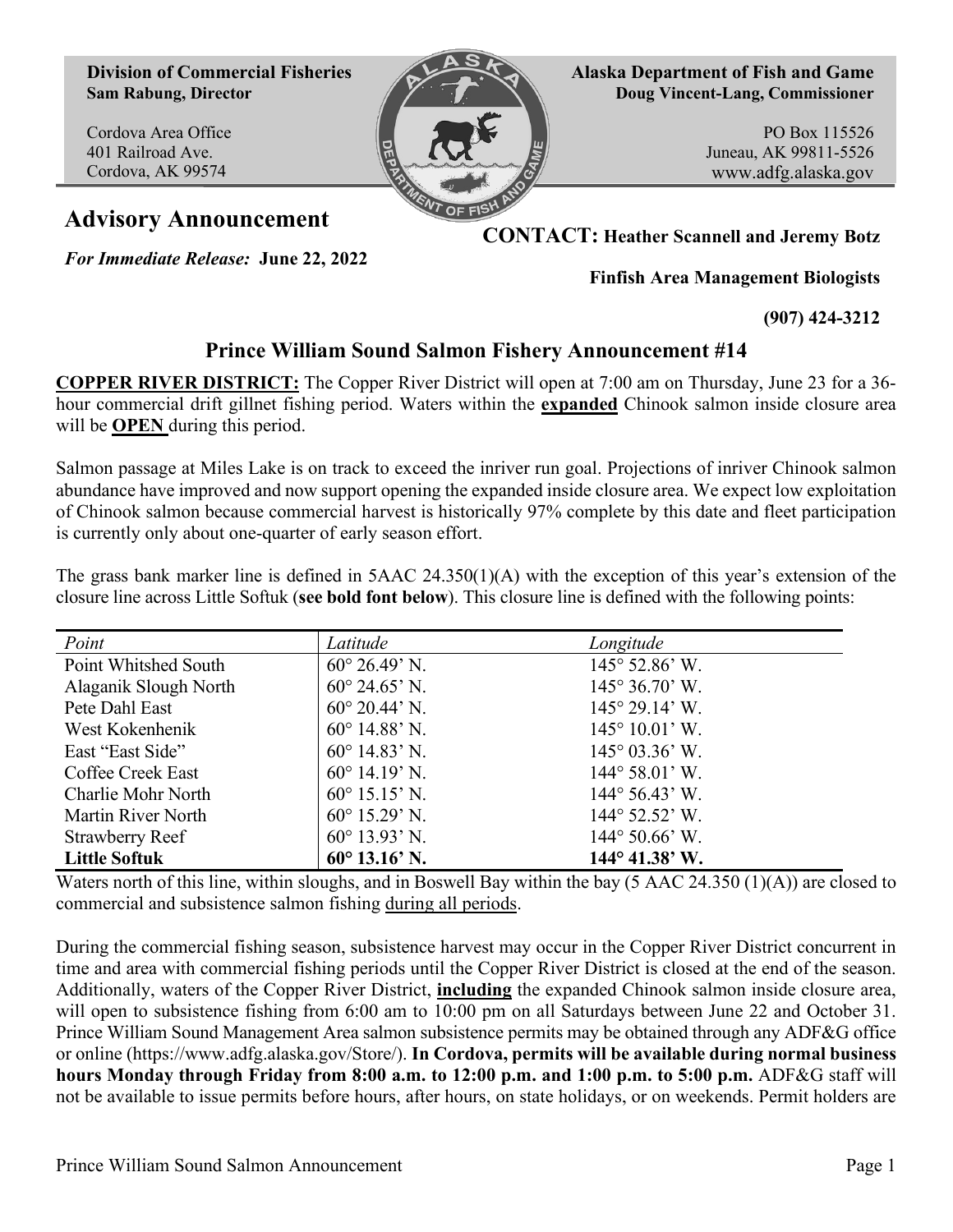encouraged to call the Cordova office at 907-424-3212 or report online [\(https://www.adfg.alaska.gov/Harvest/\)](https://www.adfg.alaska.gov/Harvest/) to provide preliminary harvest reports to assist with inseason harvest tracking.

Cumulative sonar count through 6/21 was 482,507 fish whereas 391,564 fish are projected by this date. The 0600 count for 6/22 is 6,666 fish. Preliminary harvest estimate from the 24-hour period that occurred on Thursday, June 20 was 430 Chinook and 36,900 sockeye salmon with 212 deliveries reported. This compares to a projected harvest of 47,200 sockeye salmon for this period.

**BERING RIVER DISTRICT:** The Bering River District will open to commercial salmon fishing, west of a longitude line at 144° 33.60ʹ W., for a 36-hour period starting at 7:00 a.m. on Thursday, June 23. **Bering River sockeye salmon run timing overlap has increased and open area within the district is being reduced until escapement indices support additional fishing area.**

**PRINCE WILLIAM SOUND GILLENT FISHERIES:** Gillnet depth restrictions, as specified in 5 AAC 24.331(b)(6), **WILL NOT BE IN EFFECT** in the Coghill District, Eshamy District, and Unakwik District fisheries starting **8:00 am, Monday, June 27**.

**COGHILL DISTRICT:** The Coghill District, **excluding the Esther Subdistrict and the Wally Noerenberg Hatchery (WNH) THA and SHA**, will open to commercial drift gillnet harvest for a 36-hour fishing period starting at 8:00 am on Thursday, June 23. Waters of Port Wells and College Fiord, north of 60° 55.81' N., and east of a line from Pakenham Point (61° 00.45' N., 148° 04.85' W.) to 60° 55.81' N., 148° 10.92' W., will open to commercial drift gillnet harvest for an 84-hour period starting at 8:00 am on Thursday, June 23. The Coghill River weir has passed 3,335 sockeye salmon through 6/21 with a cumulative target of 1,216–3,648 fish for the date. Preliminary harvest estimate from the 84-hour period that started on Thursday, June 16 was 6,800 sockeye and 52,500 chum salmon with 494 deliveries reported.

PWSAC requests that the Esther Subdistrict and the WNH SHA and THA remain closed for the entirety of the 36-hour commercial fishing period starting on Thursday, June 23. Cost recovery is currently 32% complete, and harvest will continue at WNH as run entry and hatchery escapement warrants.

**ESHAMY DISTRICT:** The Eshamy District will open to commercial gillnet harvest for a 36-hour period starting at 8:00 am on Thursday, June 23. The AGZ will open to **SET GILLNET** permit holders only during this fishing period. Preliminary harvest estimate from the 36-hour period that started on Monday, June 20 was 73,900 sockeye and 21,500 chum salmon with 505 deliveries reported.

PWSAC recommends that the Main Bay Subdistrict open for the entirety of the 36-hour commercial fishing period starting on Thursday, June 23. The preseason cost recovery target was achieved yesterday, Tuesday, June 21.

**UNAKWIK DISTRICT:** The Unakwik District will open for the season to commercial drift gillnet and purse seine harvest for a 36-hour period starting at 8:00 am on Thursday, June 23.

**SEINE FISHERIES:** To reduce the harvest of salmon destined for other areas of PWS, time is being adjusted at the AFK Hatchery. This adjustment supersedes the previously announced time for Saturday, June 25.

**SOUTHWESTERN DISTRICT:** The AFK Hatchery THA and SHA will open to purse seine fishing for **12 hours** starting at 8:00 am on Saturday June 25. Regulatory closed waters and anadromous stream closures within the AFK Hatchery THA and SHA will not be in effect until further notice**.** Preliminary harvest estimates from the 24-hour period that ended on Tuesday, June 21 were 17,600 chum salmon and 4,605 sockeye salmon with 18 deliveries reported.